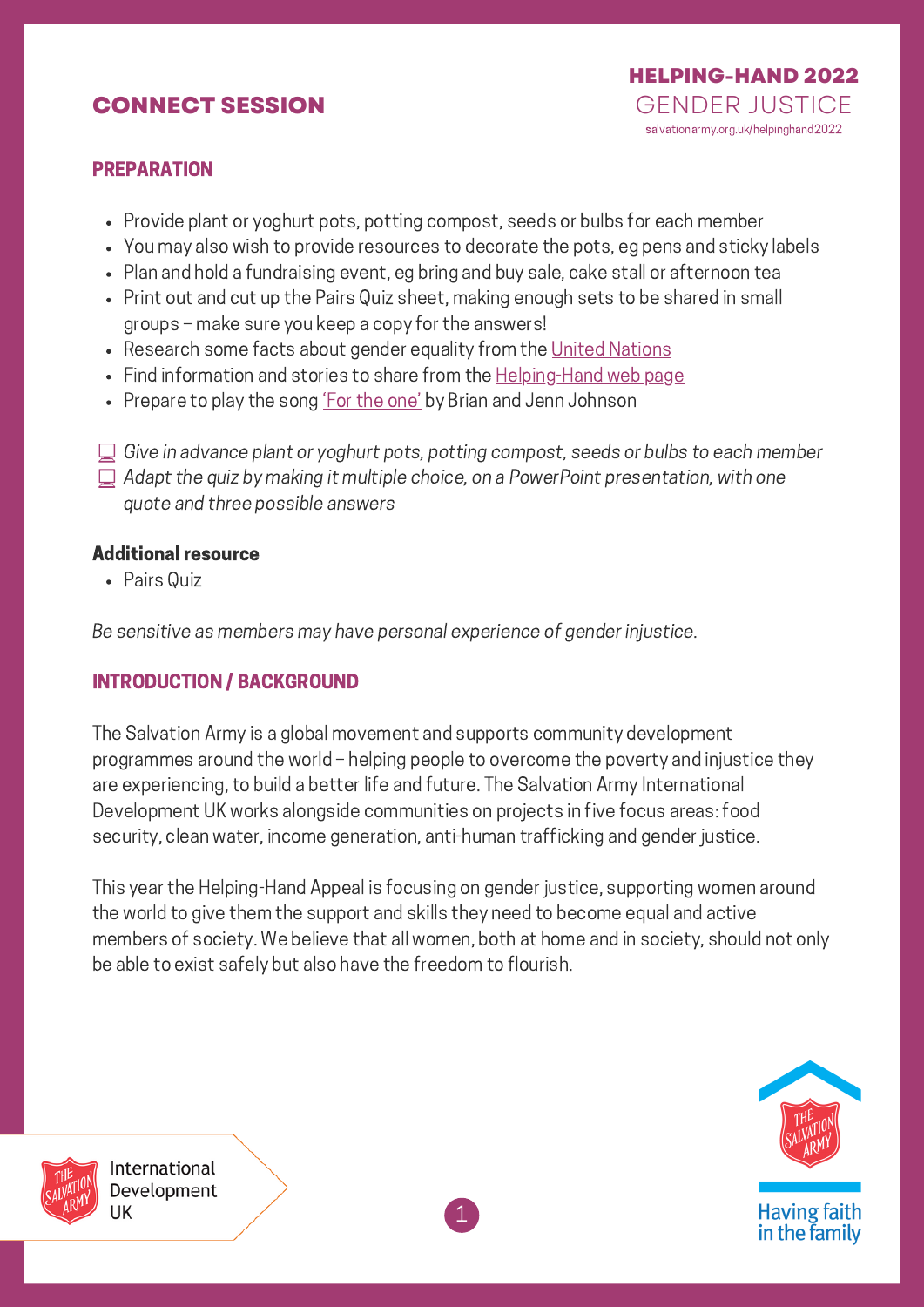## ACTIVITIES

### **QUIZ**

Who said what? Explore gender justice and equality. In pairs or small groups use the Pairs Quiz cards to match the person to their quote.

□ Screen share your PowerPoint presentation multiple choice quiz. Perhaps members could mark the screen with a stamper tool to show their answer.

#### **SHARE**

Talk about quiz quotes. Which were surprising? Which resonates the most with members and why? Share some facts about gender equality from the United Nations [website](https://www.un.org/sustainabledevelopment/gender-equality/).

#### PLANT AND DISCUSS

Plant the seeds/bulbs together. While doing so, discuss:

- What does a seed/bulb need to grow and what kind of environment is essential for it to flourish?
- What do we need as humans to flourish?

Using the information and stories provided, talk about this year's **[Helping-Hand](https://www.salvationarmy.org.uk/helpinghand2022) Appeal** and how it is seeking to support women and children in Argentina who have experienced domestic abuse.

Members may wish to decorate their pots with words and thoughts inspired from the discussion.

#### FUNDRAISER

Plan and hold a fundraising event, like a bring and buy sale, cake stall or afternoon tea, to raise money for this year's Helping-Hand project. Alternatively take time to plan with your group what they would like to do.

### BIBLE READING / THOUGHT

### Genesis 1:26-31 (NLT)

'Then God said, "Let us make human beings in our image, to be like us. They will reign over the fish in the sea, the birds in the sky, the livestock, all the wild animals on the earth, and the small animals that scurry along the ground."





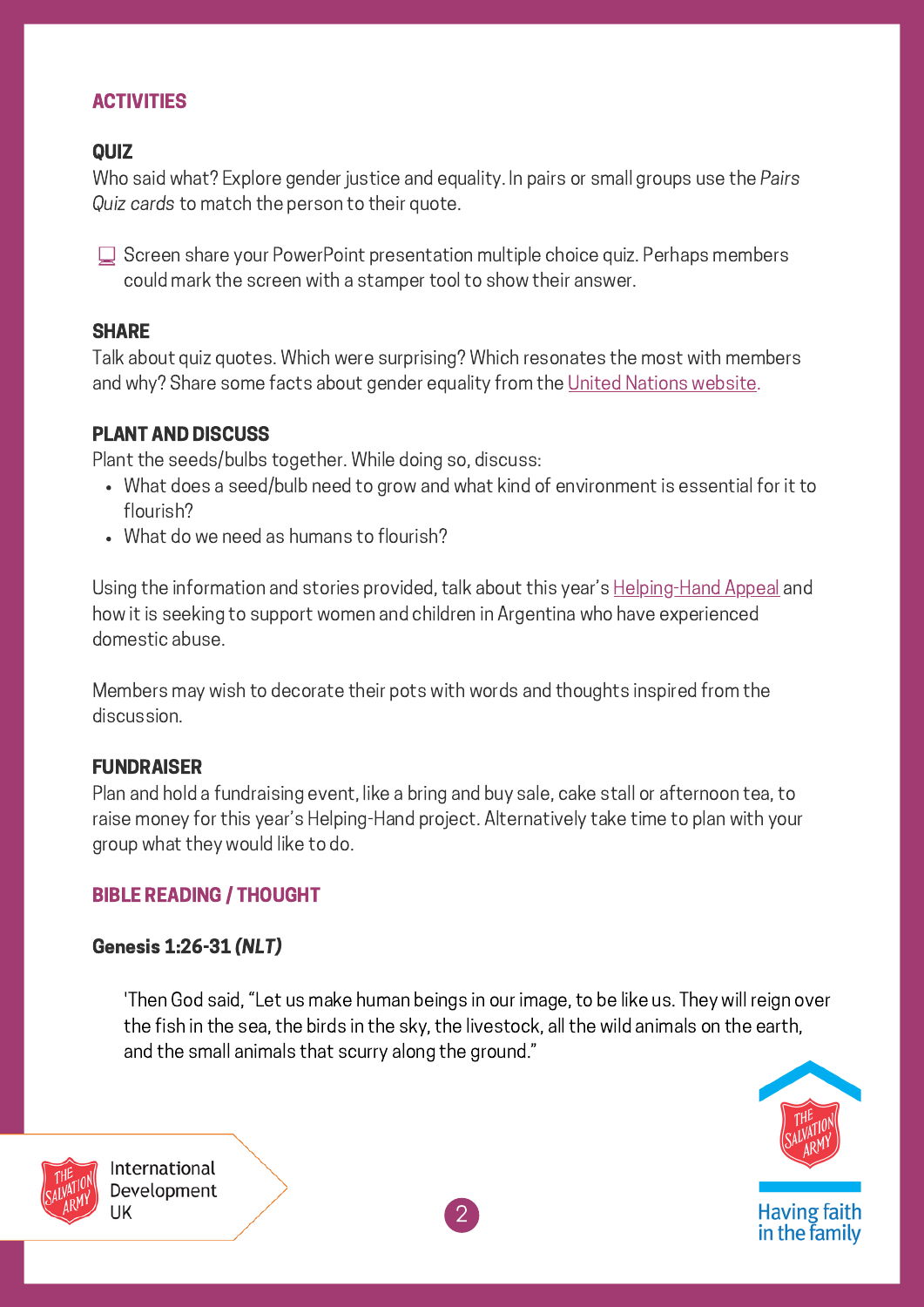So God created human beings in his own image. In the image of God he created them; male and female he created them.

Then God blessed them and said, "Be fruitful and multiply. Fill the earth and govern it. Reign over the fish in the sea, the birds in the sky, and all the animals that scurry along the ground."

Then God said, "Look! I have given you every seed-bearing plant throughout the earth and all the fruit trees for your food. And I have given every green plant as food for all the wild animals, the birds in the sky, and the small animals that scurry along the ground – everything that has life." And that is what happened.

Then God looked over all he had made, and he saw that it was very good!'

I wonder if anyone has ever said to you that you look like someone else; or if, when you look in the mirror, you see a family likeness? All of us belong to God's family – he calls us his children – and in Genesis 1:26 we read, 'Then God said, "Let us make human beings in our image, in our likeness.' But do we see a likeness to God when we look at each other?

Every person in this world is created in God's image and is of equal value to him. All of us reflect God's likeness in some way, but how often do we look at people and stop to think they are made in God's image? CS Lewis wrote: 'There are no ordinary people. You have never talked to a mere mortal … But it is immortals whom we joke with, work with, marry, snub and exploit.' So the truth is that all people are created by God in his image, and that means that all people are of worth to him, and as such, should be to us too.

In his play The Confidential Clerk TS Eliot wrote: 'There's something in us, in all of us, which isn't just hereditary, but something unique. Something we have been from eternity. Something straight from God.' It is in our recognition that we are all handmade in love by our creator God that we understand our worth and find our true value. Rick Warren says, 'God is love. He didn't need us. But he wanted us. And that is the most amazing thing.'

However, we need to remember that this is not only true of us, but also true of every human being; and, as we are all created in his image, so we are all equally valued by him. It is not enough for us simply to recognise this truth; we have to consider how it impacts the way we live our lives each day – how we see and treat others.



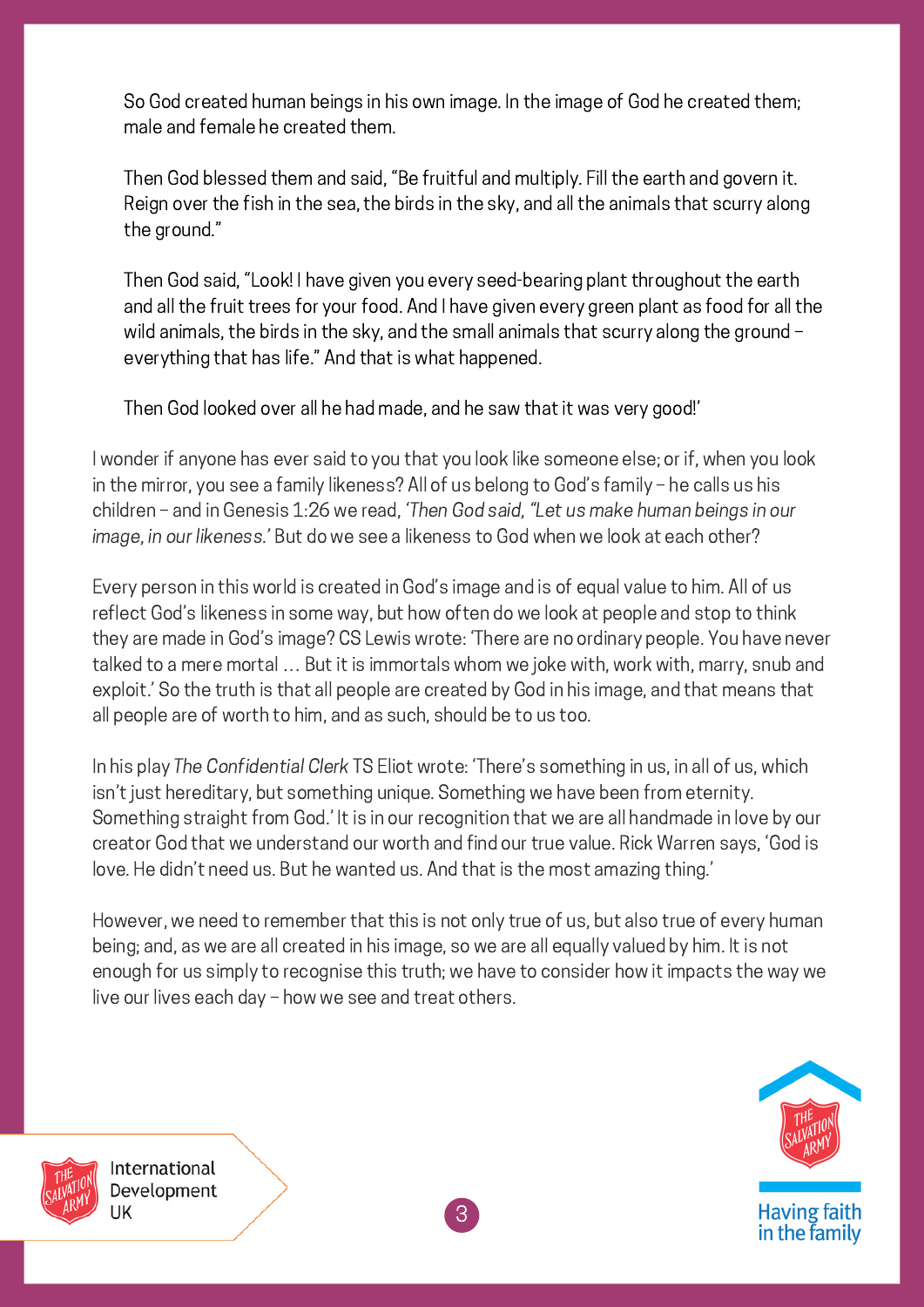This year's Helping-Hand Appeal calls us to focus on gender justice. All around the world The Salvation Army is journeying alongside women, supporting them to know their rights and encouraging them to take their place as equal and active members of society. The money we raise for the Helping-Hand Appeal this year will be used to support women and their families in Argentina to find safety, support and acceptance so they too can know and understand how valued they are.

## **REFLECTION**

As we listen to the song 'For the [one'](https://www.youtube.com/watch?v=e_bj6mjUj7k) by Brian and Jenn Johnson, let us take some time to reflect on how we can live our lives each day secure in the knowledge that we are all loved and valued by God, and how we can show this in the way we care for others because we are all equal in his sight.

4

### SONGS

♬ SASB 381 'Lord, your [praises](https://www.youtube.com/watch?v=FoQ-6X1eMEc) fill both earth and sky' ♬ SASB 1005 ['Brother,](https://www.youtube.com/watch?v=0JahFRDrSCs) sister, let me serve you' ♬ SASB 1013 'When I needed a [neighbour'](https://www.youtube.com/watch?v=_0XPCUgvY2o)

## WEBSITE AND CONTACT DETAILS

Connect website: [www.salvationarmy.org.uk/connect](http://www.salvationarmy.org.uk/connect) Family Ministries website: [www.salvationarmy.org.uk/families](http://www.salvationarmy.org.uk/families) International Development website: [www.salvationarmy.org.uk/id](http://www.salvationarmy.org.uk/id)

### Family Ministries

Email: familyministries@salvationarmy.org.uk Facebook: [sarmyfm](http://www.facebook.com/sarmyfm) Twitter: [ukifamily](http://www.twitter.com/ukifamily) Instagram: safamily ministries

### International Development UK

Email: id@salvationarmy.org.uk Facebook: [salvationarmyid](http://www.facebook.com/salvationarmyid) Twitter: [salvationarmyid](http://www.twitter.com/salvationarmyid) Instagram: [thesalvationarmyid](http://www.instagram.com/thesalvationarmyid)



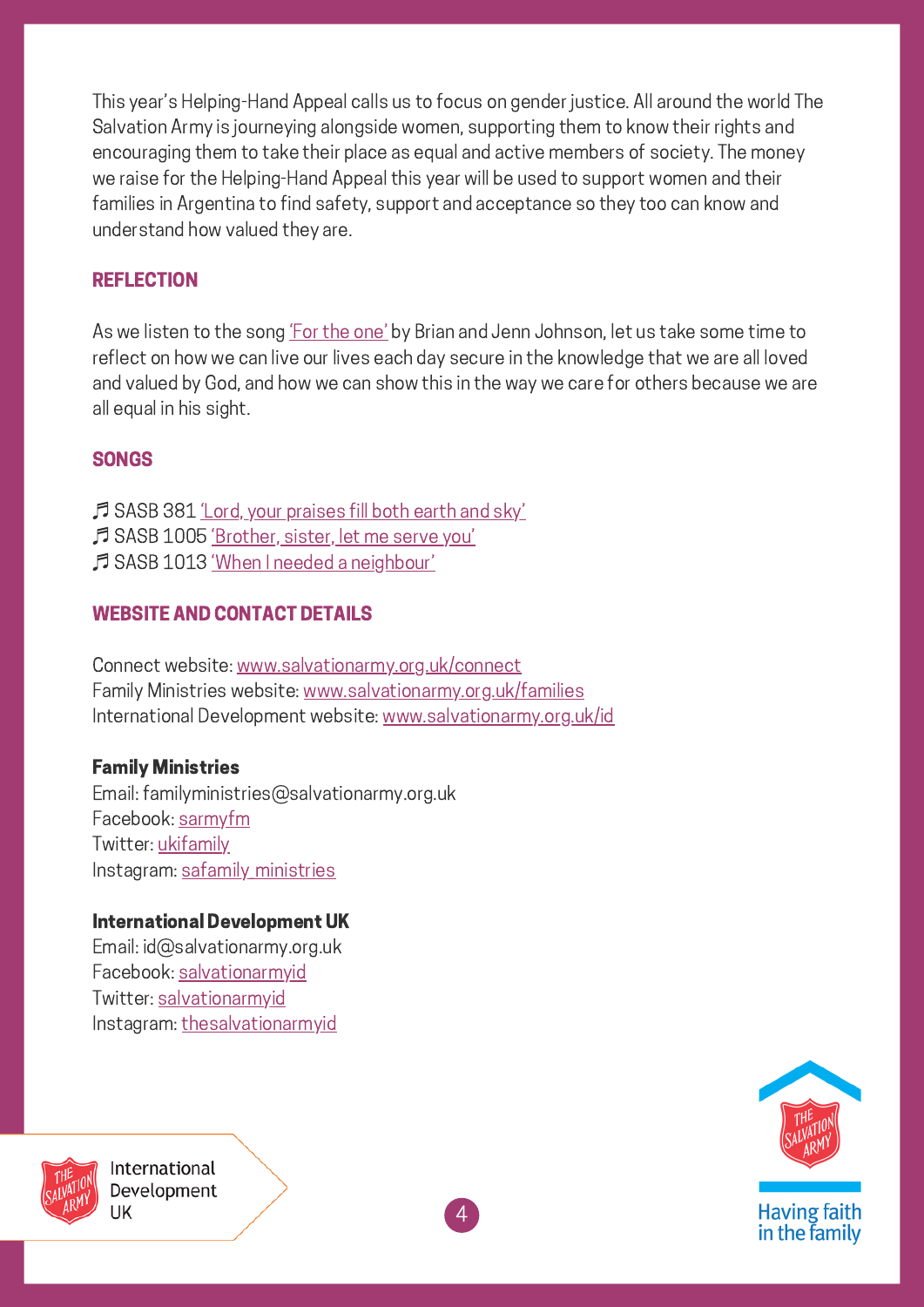## PAIRS QUIZ: WHO SAID WHAT?

| 'It is time that we all see gender<br>as a spectrum instead of two<br>sets of opposing ideals.'                                                                                                                                 | Emma Watson<br>Actor                                       |
|---------------------------------------------------------------------------------------------------------------------------------------------------------------------------------------------------------------------------------|------------------------------------------------------------|
| It is time that men and boys<br>recognise the part they must<br>play in gender equality and join<br>with the voices and actions of<br>the women and girls who are<br>trying to re-shape society in the<br>interests of us all.' | Jimmy Carter<br>Former US President                        |
| 'I raise up my voice $-$ not so that<br>I can shout, but so that those<br>without a voice can be heard<br>We cannot all succeed when<br>half of us are held back.'                                                              | Malala Yousafzai<br>Activist<br>Nobel Peace Prize Laureate |
| 'Before God we are all equally<br>wise and equally foolish.'                                                                                                                                                                    | <b>Albert Einstein</b><br><b>Theoretical Physicist</b>     |



International Development UK

THE THE